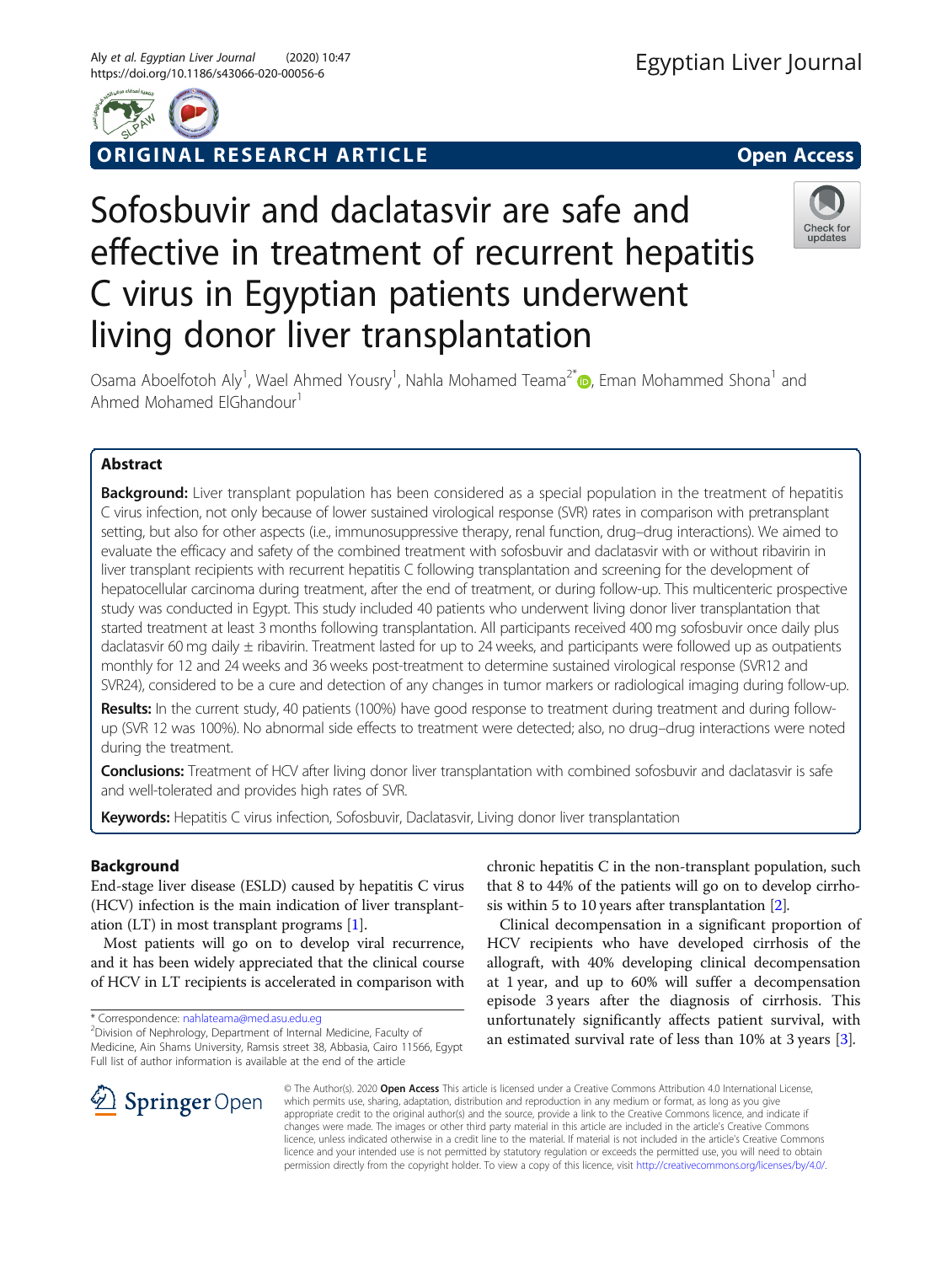Treatment of hepatitis C in the post-liver transplantation patient is a rapidly evolving field. When treating hepatitis C in this setting, the main goals of therapy include (a) cure of HCV chronic infection in the allograft post-transplant; (b) minimize the risk of developing HCV-associated complications in the allograft, such as fibrosing cholestatic hepatitis and allograft failure; and (c) prevent the development of hepatic fibrosis and thus preserve the function of the transplanted liver [\[4\]](#page-4-0).

Treatment with pegylated interferon (PEG-IFN) and ribavirin (RBV) had been the standard of care for HCV patients for a decade, until the development of several direct-acting antivirals (DAAs) [[5](#page-4-0)].

The association of sofosbuvir and daclatasvir has been shown to have very high antiviral efficacy when administered with or without ribavirin to previously naïve or non-responder patients with chronic HCV infection. Combination with daclatasvir in a LT recipient with severe recurrent cholestatic hepatitis C has been reported, showing a favorable outcome and the lack of drug interactions with calcineurin inhibitors (CNI) [\[6](#page-4-0)].

Owing to the low incidence of HCC among SVR patients, the study of factors associated with liver cancer development in this population is rather problematic. So far, no single clinical or histological predictor of HCC development has been identified in SVR patients, reinforcing therefore the concept that HCC risk in HCV patients may be multifactorial [\[7](#page-4-0)].

The aim of this study was to evaluate the virological response, clinical efficacy, and safety of the combined sofosbuvir and daclatasvir in living donor liver transplant recipients with recurrent hepatitis C following transplantation and screening for the development of hepatocellular carcinoma during treatment, after the end of treatment, or during follow-up.

## Methods

This was a multicenteric prospective study conducted in Egypt. This study included 40 patients who underwent living donor liver transplantation who started treatment at least 3 months following transplantation provided that no abnormality was detected in liver functions related to immunosuppression and no prior history of treatment of hepatitis C infection. All patients were fully investigated for complete blood picture, liver function tests, coagulation profile, sodium, potassium, kidney function tests, HCV antibodies and quantitative HCV RNA by PCR, HBV markers, tumor markers including alpha fetoprotein (AFP), and abdominal ultrasonography.

Eligible patients had no evidence of advanced fibrosis (METAVIR score  $\leq$  F2) on fibroscan performed not more than 6 months before screening.

All participants received 400 mg sofosbuvir once daily plus daclatasvir 60 mg daily  $\pm$  ribavirin. Treatment lasted for up to 24 weeks, and participants were followed up as outpatients monthly for 12 and 24 weeks and 36 weeks post-treatment to determine sustained virological response (SVR12 and SVR24); also, patients were followed up for any changes in tumor markers or radiological imaging during follow-up.

A stable tacrolimus-based or cyclosporine-based immunosuppressive regimen was required, and glucocorticoids were permitted at a dose of 5 mg per day.

## Statistical analysis

All collected data were analyzed and correlated. Statistical analysis was performed using the Statistical Package for Social Sciences (SPSS) version 24. Basic descriptive statistics including means and standard deviations were performed. A comparison of qualitative data between groups was performed using the chi-square test. Independent test or Mann–Whitney  $U$  test was used to compare quantitative data between groups with parametric distribution or nonparametric distribution, respectively. The continuous variables across time were compared using the paired  $t$  test or Wilcoxon signed-rank test. Differences were considered statistically significant if the  $p$  value was less than 0.05.

## Results

This prospective multicenteric study included 40 patients, 37 males (92.5%) and 3 females (7.5%); their mean age was  $55.3 \pm 5.6$  (33–62) years. Thirteen of them were diabetics (32.5%) and 27 (67.5%) were not diabetics.

There is a statistically significant reduction in hemoglobin levels at the first month after starting treatment ( $p = 0.013$ ) and 9 months after the end of treatment  $(p = 0.018)$ . Otherwise, the reduction at the other different treatment stages and follow-up is not significant.

As regards the platelet count, there is a statistically significant increase at the first month ( $p = 0.003$ ) after onset of the treatment and 9 months after the end of the treatment ( $p = 0.005$ ). There is a highly statistically significant increase in platelet count at 6 months after the end of treatment ( $p < 0.001$ ); otherwise, the increase at the other different treatment stages is insignificant.

There is a statistically significant decrease in ALT levels at the first month after starting treatment ( $p = 0.001$ ) than that before starting treatment and a statistically significant decrease after the end of treatment  $(p - 0.004)$ ; also, there is a highly statistically significant decrease in ALT at other different stages of treatment ( $p < 00.1$ ), but there is no statistically significant change in AST levels at different stages of treatment or at follow-up. The same in AFP that shows no statistically significant change in its levels at different stages of treatment or after the end of treatment.

There is a highly statistically significant increase in serum albumin level after the end of the treatment ( $p = 0.001$ ) and a statistically significant increase in serum albumin level at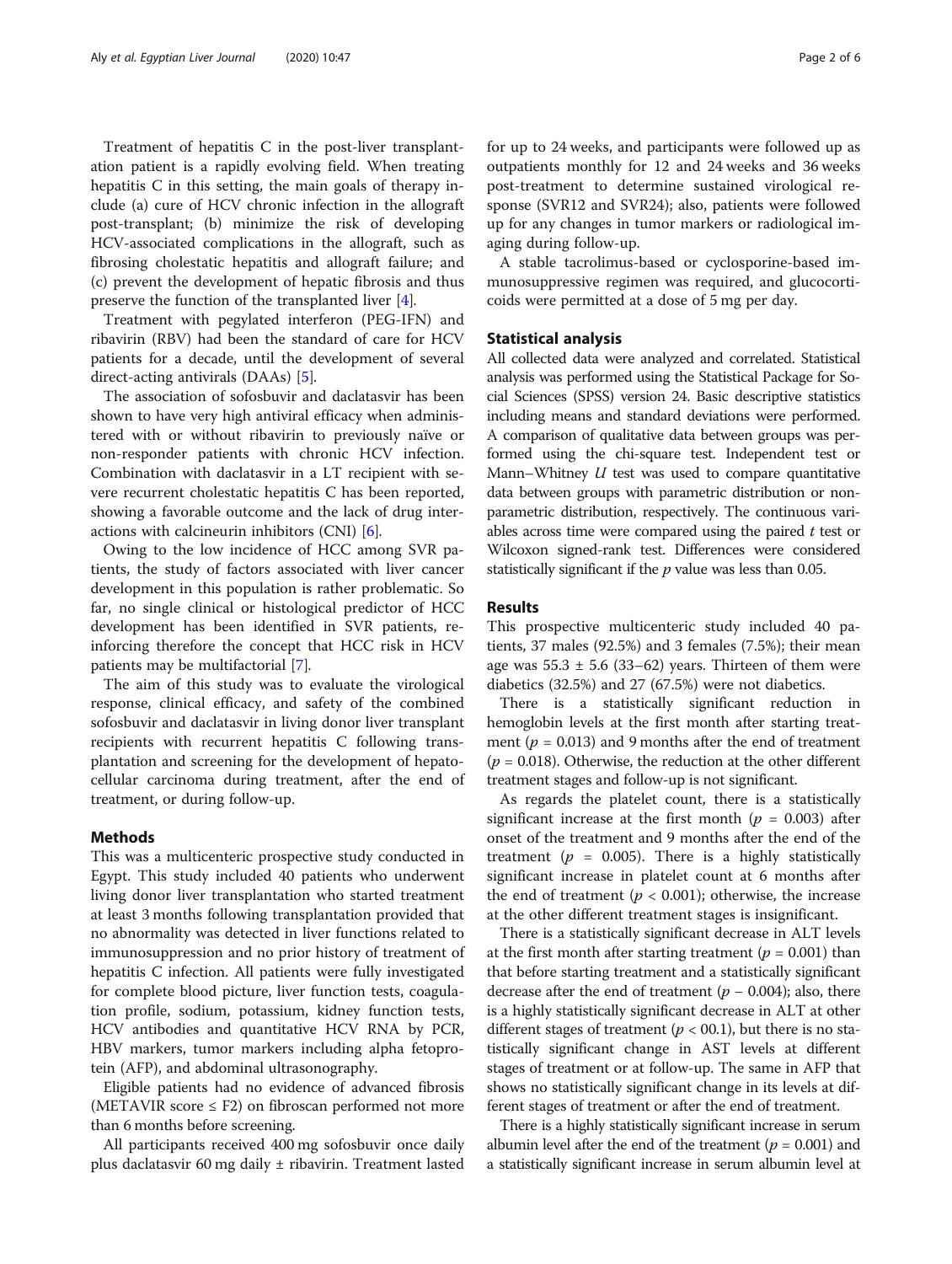3 months after the end of treatment ( $p = 0.019$ ), at 6 months after the end of treatment ( $p = 0.04$ ), and at 9 months after the end of treatment (0.004). As regards ALP, there is a statistically significant decrease in alkaline phosphatase level at 1 month after starting treatment ( $p = 0.002$ ), after the end of treatment ( $p =$ 0.002), and 6 months after the end of treatment ( $p =$ 0.002) than that before starting treatment, while there is a highly statistically significant decrease in alkaline phosphatase levels at 3 months ( $p = 0.00$ ) and at 9 months  $(p 0.00)$  after the end of the treatment.

There is a significant decrease in bilirubin levels at the end of treatment ( $p = 0.003$ ), 6 months after treatment ( $p =$ 0.04), and 9 months after the end of treatment ( $p = 0.045$ ), while there is no significant difference first month after starting treatment and 3 months after the end of treatment.

There is a highly statistically significant decrease in blood urea level at 3 months after the end of treatment  $(p = 0.001)$ .

There is a statistically significant decrease in urea at the end of treatment ( $p = 0.005$ ), 6 months after the end of treatment ( $p = 0.005$ ), and 9 months after treatment (0.002), but there is no statistically significant difference in blood urea levels at 1 month after starting treatment; also, there is no statistically significant difference between serum creatinine levels at different stages of treatment and follow-up.

There is a highly statistically significant decrease in INR levels at the first month after starting treatment  $(p)$ = 0.00). There is a significant decrease in INR levels at 3 months after the end of treatment ( $p = 0.002$ ).

There is an insignificant decrease in INR levels after the end of treatment and 6 and 9 months after the end of treatment (Table 1).

All cases had negative PCR after the first month of treatment and continued till the end of follow-up (Table [2\)](#page-3-0).

No ultrasonographic changes as regards hepatic focal lesion were detected during the course of treatment or after the course of treatment up to 9 months (Table [3\)](#page-3-0).

Table [4](#page-3-0) shows fibroscan results of the patients before treatment.

## **Discussion**

This study included 40 patients who underwent living donor liver transplantation that started treatment at least 3 months following transplantation and no prior history of treatment of hepatitis C infection.

This study showed that 100% of patients achieved SVR after treatment of HCV with combined sofosbuvir and daclatasvir.

Poordad and his colleagues showed that 12 weeks of treatment with the pan-genotypic combination of daclatasvir with sofosbuvir and ribavirin achieved SVR12 rates of 83% and 94% in the advanced cirrhosis and posttransplantation cohorts, respectively [[8\]](#page-5-0).

Another study by Pellicelli and his colleagues evaluated the safety and efficacy of sofosbuvir and daclatasvir with or without RBV among 12 post-LT patients with severe recurrent HCV who were treated through an international compassionate use program. Three patients had fibrosing cholestatic HCV and 9 had cirrhosis. The mean MELD at baseline was 22 and the mean Child-

**Table 1** Comparison between baseline and follow-up values of lab investigations of patients

|                         | <b>Baseline</b>     | <b>During treatment</b> |            |                     | Follow-up  |                     |            |                     |            |                     |            |
|-------------------------|---------------------|-------------------------|------------|---------------------|------------|---------------------|------------|---------------------|------------|---------------------|------------|
|                         |                     | 1 month                 | p<br>value | <b>EOT</b>          | p<br>value | 3 months            | p<br>value | 6 months            | D<br>value | 9 months            | p<br>value |
| Hemoglobin (g/<br>dl)   | $11.5 \pm 0.91$     | $11.2 \pm 0.77$         | 0.013      | $11.4 \pm 0.75$     | 0.55       | $11.3 \pm 0.69$     | 0.45       | $11.3 \pm 0.43$     | 0.21       | $11.1 \pm 0.58$     | 0.018      |
| Platelets               | 153.6 $\pm$<br>39.4 | 184.1 $\pm$<br>59.1     | 0.003      | $160.6 \pm$<br>36.2 | 0.43       | $157.3 \pm$<br>38.9 | 0.69       | 191.8 $\pm$<br>36.2 | < 0.001    | $179.7 \pm$<br>36.2 | 0.005      |
| $ALT$ (IU/I)            | $45.9 \pm 15.2$     | $35.8 \pm 10.4$         | 0.001      | $37.6 \pm 7.9$      | 0.004      | $34.3 \pm 11.1$     | < 0.001    | $33.7 \pm 12.4$     | < 0.001    | $32.6 \pm 11.1$     | < 0.001    |
| AST (IU/I)              | $36.8 \pm 13.4$     | $35.0 \pm 7.1$          | 0.35       | $33.7 \pm 12.4$     | 0.33       | $36.9 \pm 8.6$      | 0.98       | $38.5 \pm 10.5$     | 0.49       | $37.6 \pm 7.9$      | 0.64       |
| AFP (ng/ml)             | $28.4 \pm$<br>17.05 | $28.9 \pm 17.6$         | 0.95       | $31.4 \pm 18.9$     | 0.54       | $35.3 \pm 20.2$     | 0.08       | $26.6 \pm 14.8$     | 0.64       | $22.6 \pm$<br>13.02 | 0.13       |
| Albumin (g/dl)          | $3.23 \pm 0.39$     | $3.23 \pm 0.35$         | 0.49       | $3.6 \pm 0.38$      | 0.001      | $3.5 \pm 0.42$      | 0.019      | $3.4 \pm 0.39$      | 0.04       | $3.5 \pm 0.45$      | 0.004      |
| $ALP$ ( $ U/I\rangle$ ) | 132.8 $\pm$<br>45.1 | $107.6 \pm$<br>11.5     | 0.002      | 103.5 $\pm$<br>48.2 | 0.002      | $99.3 \pm 14.9$     | < 0.001    | $107.6 \pm$<br>11.5 | 0.002      | $99.3 \pm 14.9$     | < 0.001    |
| Bilirubin (mg/dl)       | $1.07 \pm 0.14$     | $1.03 \pm 0.15$         | 0.28       | $0.99 \pm 0.11$     | 0.003      | $1.3 \pm 1.7$       | 0.08       | $0.99 \pm 0.16$     | 0.04       | $0.99 \pm 0.20$     | 0.045      |
| Urea (mg/dl)            | $45.3 \pm 16.9$     | $40.0 \pm 10.6$         | 0.18       | $34.9 \pm 10.7$     | 0.005      | $34.3 \pm 9.04$     | 0.001      | $34.8 \pm 7.7$      | 0.005      | $34.6 \pm 7.4$      | 0.002      |
| Creatinine (mg/dl)      | $0.91 \pm 0.33$     | $0.92 \pm 0.25$         | 0.99       | $0.93 \pm$<br>0.159 | 0.72       | $0.93 \pm 0.16$     | 0.52       | $0.96 \pm 0.23$     | 0.43       | $0.95 \pm 0.24$     | 0.65       |
| <b>INR</b>              | $1.06 \pm 0.13$     | $0.92 \pm 0.19$         | < 0.001    | $1.3 \pm 1.6$       | 0.63       | $0.93 \pm 0.19$     | 0.002      | $1.04 \pm 0.14$     | 0.36       | $1.03 \pm 0.22$     | 0.34       |

EOT end of treatment, ALT alanine aminotransferase, AST aspartate aminotransferase, AFP alpha fetoprotein, ALP alkaline phosphatase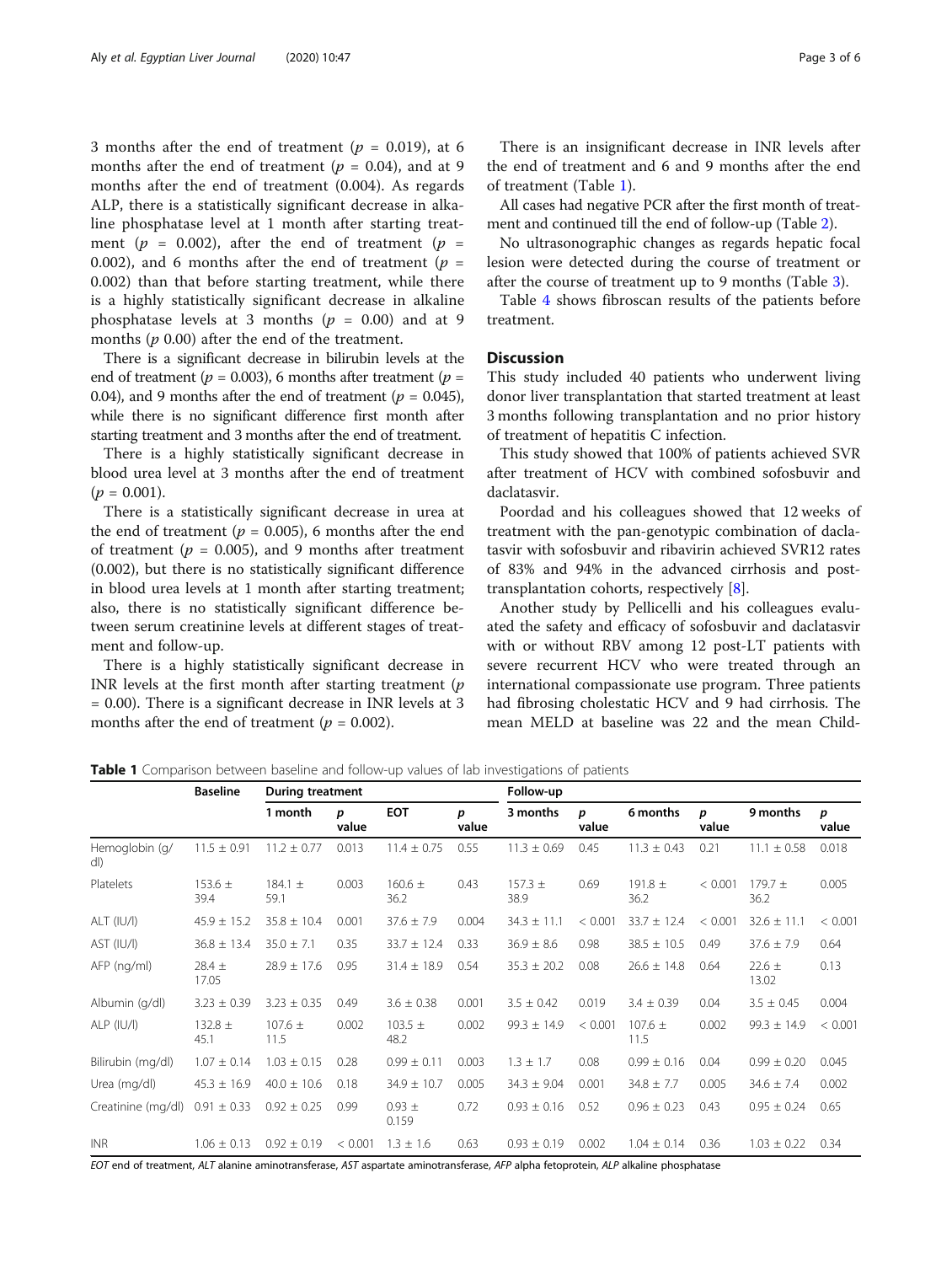<span id="page-3-0"></span>

| Table 2 PCR changes during treatment |  |  |  |
|--------------------------------------|--|--|--|
|--------------------------------------|--|--|--|

| ltem                                    | Frequency                      | Percentage |  |  |  |
|-----------------------------------------|--------------------------------|------------|--|--|--|
| PCR before                              |                                |            |  |  |  |
| Mean $\pm$ SD                           | 366057.5 ± 376220.9            |            |  |  |  |
| Min-max                                 | 698-2000000                    |            |  |  |  |
| PCR 1 month after starting treatment    |                                |            |  |  |  |
| Positive                                | 0                              | $\Omega$   |  |  |  |
| Negative                                | 40                             | 100        |  |  |  |
|                                         | PCR after the end of treatment |            |  |  |  |
| Positive                                | 0                              | $\Omega$   |  |  |  |
| Negative                                | 40                             | 100        |  |  |  |
| PCR 3 months after the end of treatment |                                |            |  |  |  |
| Positive                                | 0                              | $\Omega$   |  |  |  |
| Negative                                | 40                             | 100        |  |  |  |
| PCR 6 months after the end of treatment |                                |            |  |  |  |
| Positive                                | 0                              | $\Omega$   |  |  |  |
| Negative                                | 40                             | 100        |  |  |  |
| PCR 9 months after the end of treatment |                                |            |  |  |  |
| Positive                                | 0                              | 0          |  |  |  |
| Negative                                | 40                             | 100        |  |  |  |

Pugh score was 10. During treatment, 3 deaths occurred: one due to rapidly progressive liver failure, one due to gastrointestinal bleeding, and one due to septic shock. Severe adverse events occurred among 4 of the remaining 9 patients and were attributed to the severity Table 3 Ultrasonographic changes during the course of treatment

| Item                                   | Frequency | Percentage |  |  |
|----------------------------------------|-----------|------------|--|--|
| US before treatment                    |           |            |  |  |
| Splenomegaly                           | 6         | 155        |  |  |
| Normal                                 | 24        | 85         |  |  |
| US 1 month after starting treatment    |           |            |  |  |
| <b>HFL</b>                             | 0         | 0          |  |  |
| No HFL                                 | 40        | 100        |  |  |
| US after the end of treatment          |           |            |  |  |
| <b>HFL</b>                             | $\Omega$  | $\Omega$   |  |  |
| No HFL                                 | 40        | 100        |  |  |
| US 3 months after the end of treatment |           |            |  |  |
| <b>HFL</b>                             | 0         | $\Omega$   |  |  |
| No HFL                                 | 40        | 100        |  |  |
| US 6 months after the end of treatment |           |            |  |  |
| HFL                                    | 0         | $\Omega$   |  |  |
| No HFL                                 | 40        | 100        |  |  |
| US 9 months after the end of treatment |           |            |  |  |
| <b>HFL</b>                             | 0         | $\Omega$   |  |  |
| No HFL                                 | 40        | 100        |  |  |

HFL hepatic focal lesion

| Table 4 Fibroscan of the patients at baseline |  |  |  |  |
|-----------------------------------------------|--|--|--|--|
|-----------------------------------------------|--|--|--|--|

| <b>Values</b>  | N(%       |
|----------------|-----------|
| F1             | 11(27.5)  |
| F <sub>2</sub> | 29 (72.5) |
|                |           |

F1 minimal fibrosis, F2 fibrosis has occurred and spread inside the areas of the liver including blood vessels

of the patients' underlying liver disease rather than directly to the antiviral treatment. The 9 patients who completed 24 weeks of treatment all had undetectable HCV RNA at the end of treatment. At the time the study was published, post-treatment virologic data was available for 5 patients, all of whom had achieved SVR (24). In this series as well as an additional case report describing the successful treatment of a patient with post-LT fibrosing cholestatic HCV with sofosbuvir and daclatasvir for 24 weeks, there were no apparent drug–drug interactions between DAA and tacrolimus [[9\]](#page-5-0).

High rates of virologic and clinical response were seen in 23 patients with post-LT fibrosing cholestatic HCV treated with sofosbuvir  $(n = 8)$  or sofosbuvir and daclatasvir ( $n = 15$ ) based regimens [[10\]](#page-5-0).

An ongoing prospective multicenter study in France by Manns et al. evaluating the efficacy of sofosbuvir and daclatasvir with or without ribavirin has found high SVR rates in post-LT patients with aggressive recurrent HCV infection [[11\]](#page-5-0).

In a study by Suraweera and his colleagues, they reported data on 130 LT patients who underwent treatment for 12 or 24 weeks. The mean time period between LT and treatment was 74.2 ( $\pm$  73.5) months. Eleven patients received sofosbuvir and daclatasvir without ribavirin for 12 weeks and had a response rate of 100% at the end of treatment as well as a SVR12 rate of 100%. Sixty-four patients underwent this same regimen for 24 weeks and had a response rate of 100% at the end of treatment and a SVR12 rate of 97%. Three patients received sofosbuvir and daclatasvir with ribavirin for 12 weeks; the end-oftreatment response rate was 67%, with a SVR12 rate of 67%. Fifty-two patients underwent the same regimen for 24 weeks and achieved an end-of-treatment response rate of 98% and a SVR12 rate of 96% [[12](#page-5-0)].

The authors also concluded that ribavirin did not have a statistically significant influence on SVR and that further prognostic factors needed to be defined. Thirty patients were reported to have experienced severe side effects, with the most common being hematologic toxicity. Two patients died, 1 from diabetic coma and the other from HCV recurrence at 6 weeks post-treatment. Tacrolimus dosing was adjusted in 56% of patients, cyclosporine in 49% of patients, and everolimus in 38% of patients [\[12\]](#page-5-0).

In the current study, the initial values of bilirubin, alkaline phosphatase, and liver enzymes were normal at baseline and improved during the treatment period and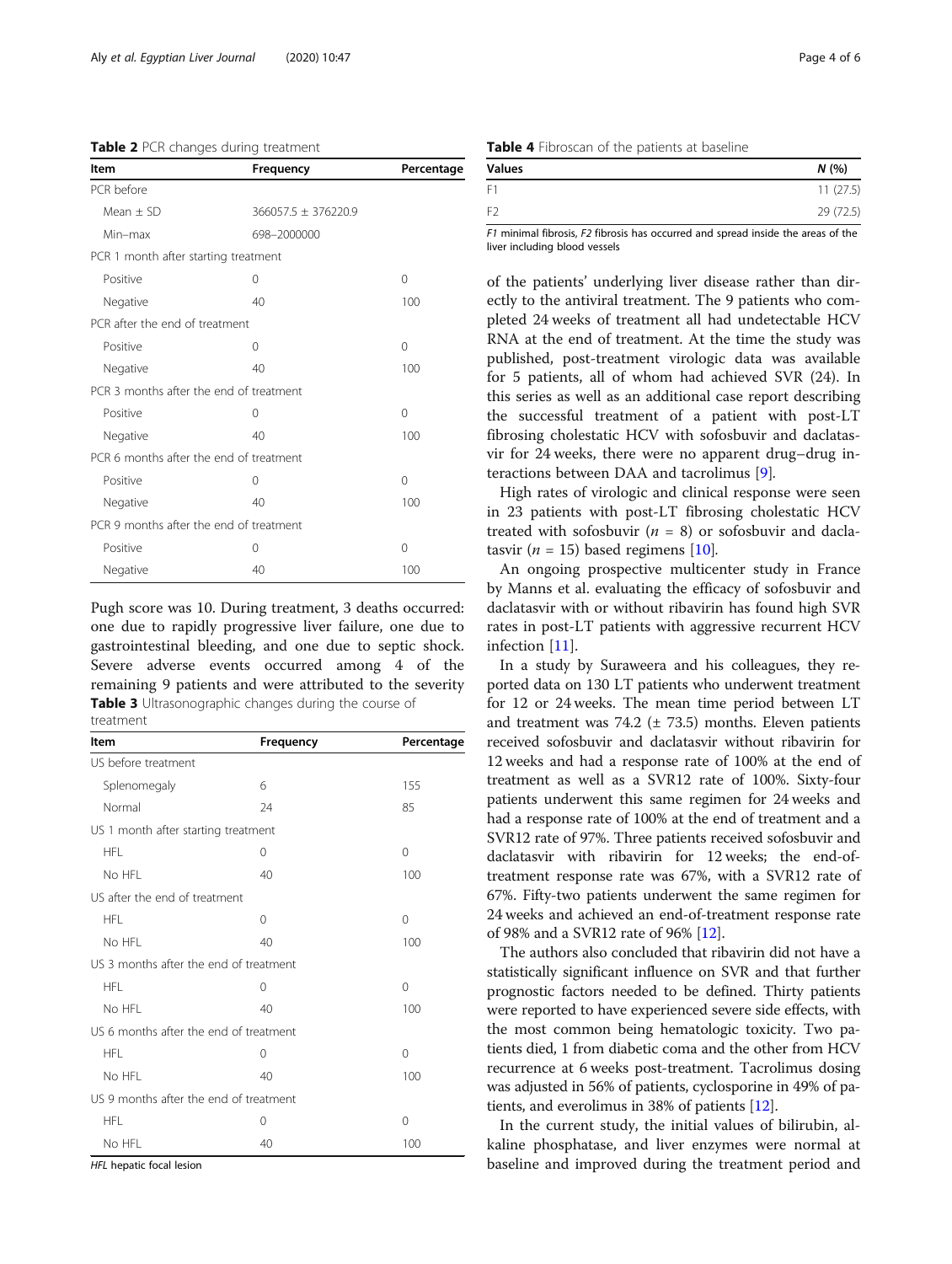<span id="page-4-0"></span>follow-up. No liver toxicity of the administered antivirals was observed. The values of albumin and platelets are significantly improved during treatment and follow-up.

Also, there were no changes in the ultrasonographic findings noted after starting treatment and there were no hepatic focal lesions detected during treatment or follow-up period.

The study regimen was compatible with multiple immunosuppressive regimens without dose adjustments, and there were no events of graft rejection.

In contrast, Price et al. found that regimens containing the NS3 protease inhibitors simeprevir or paritaprevir can have significant pharmacokinetic interactions with calcineurin inhibitors [\[13\]](#page-5-0).

Adverse events during treatment were consistent with the underlying disease; no treatment-specific safety signals were apparent and no serious adverse events were detected due to treatment protocol.

According to data from eight studies being presented at The International Liver Congress<sup>™</sup> 2017 in Amsterdam, The Netherlands, there remains continued debate on whether patients are at risk of developing liver cancer after achieving sustained virological response (SVR) with a direct-acting antiviral (DAA) regimen for hepatitis C virus (HCV).

Despite Trépo and his colleagues found initially promising results, more than one study investigating genetic predisposition to liver cancer failed to identify any robust predictor of HCC development in HCV patients that can be used in clinical practice to optimize the management of patients with a liver cancer [[14\]](#page-5-0).

There was a decreased risk of HCC with antiviral treatment that was based on clinical trial data using INF-based regimens, but recently, results of studies linking the use of DAA therapy with an increased risk of HCC present an interesting dilemma for clinicians [[15](#page-5-0)].

In the current study, no development of HCC was noted in the studied group.

## Conclusion

In the current study, 40 patients were treated with combined sofosbuvir 400 mg and daclatasvir 60 mg for 24 weeks. All patients received treatment at least 3 months following transplantation. Forty patients (100%) have good response to treatment during treatment and during follow-up (SVR 12 was 100%). No abnormal side effects to treatment were detected; also, no drug–drug interactions were noted during treatment. No HCC was detected during treatment and follow-up.

## Abbreviations

HCV: Hepatitis C virus; SVR: Sustained virological response; DAAs: Directacting antivirals; RBV: Ribavirin; ALT: Alanine aminotransferase; AST: Aspartate aminotransferase; AFP: Alpha fetoprotein; HCV PCR: Hepatitis C virus polymerase chain reaction; CBC: Complete blood count; INR: International normalized ratio; IQR: Interquartile range; ESLD: End-stage liver disease; LT: Liver transplantation; PEG-INF: Pegylated interferon; CNI: Calcineurin

inhibitors; HCC: Hepatocellular carcinoma; SPSS: Statistical Package for Social Sciences; EOT: End of treatment

#### Acknowledgements

Not applicable

#### Authors' contributions

OAA selected the patients from Ain Shams University Specialized Hospital and El Maadi Military Hospital. WAY made the design for the study. AME and NMT contributed to the follow-up of the patients and analysis and interpretation of the data. EMS contributed to the data collection. All authors provided critical feedback and helped shape the research, analysis, and manuscript. All authors have read and approved the final manuscript.

#### Funding

The funders had no role in the study design, data collection and analysis, decision to publish, or preparation of the manuscript.

#### Availability of data and materials

The authors confirm that the data supporting the finding of this study are available within the article.

#### Ethics approval and consent to participate

All data in this study were in accordance with the ethical standards of Ain Shams University Research Committee and with the 1964 Helsinki Declaration and its later amendments. Ethics committees reference number: 00017585. Address: Faculty of Medicine, Ain Shams University, Cairo 11211, Egypt. Informed written consent was obtained from each participant before enrolment in the study.

#### Consent for publication

Informed consent to publish patient's data was signed by all participants prior to the beginning of the research.

#### Competing interests

The authors declare that they have no competing interests.

#### Author details

<sup>1</sup> Division of Gastroenterology and Hepatology, Department of Internal Medicine, Faculty of Medicine, Ain Shams University, Cairo, Egypt. <sup>2</sup>Division of Nephrology, Department of Internal Medicine, Faculty of Medicine, Ain Shams University, Ramsis street 38, Abbasia, Cairo 11566, Egypt.

## Received: 21 April 2020 Accepted: 14 September 2020 Published online: 24 September 2020

## References

- 1. Jamieson N, McMaster P, O'Grady JG et al (2003) Evolution of liver transplantation in Europe: report of the European Liver Transplant Registry. Liver Transpl 9:1231–1243. <https://doi.org/10.1016/j.lts.2003.09.018>
- 2. Roche B, Samuel D (2007) Risk factors for hepatitis C recurrence after liver transplantation. J Viral Hepat 14(7):89–96. [https://doi.org/10.1111/j.1365-](https://doi.org/10.1111/j.1365-2893.2007.00920.x) [2893.2007.00920.x](https://doi.org/10.1111/j.1365-2893.2007.00920.x)
- 3. Berenguer M, Aguilera V, Prieto M (2008) Clinical benefits of antiviral therapy in patients with recurrent hepatitis C following liver transplantation. Am J Transplant 8(3):679–687. <https://doi.org/10.1111/j.1600-6143.2007.02126.x>
- 4. Coilly A, Roche B, Dumortier J et al (2014) Safety and efficacy of protease inhibitors to treat hepatitis C after liver transplantation: a multicenter experience. JHepatol 60:78–86
- 5. Lok AS (2013) HCV NS5A inhibitors in development. Clin Liver Dis 17(1):111– 121. <https://doi.org/10.1016/j.cld.2012.09.006>
- 6. Fontana R, Hughes E, Bifano M (2013) Sofosbuvir and daclatasvir combination therapy in a liver transplant recipient with severe recurrent cholestatic hepatitis C. American Journal of Transplantation 13:1601–1605 <https://doi.org/10.1111/ajt.12209>
- 7. Mallet V, Gilgenkrantz H, Serpaggi J et al (2008) Brief communication: The relationship of regression of cirrhosis to outcome in chronic hepatitis C. Ann. Intern. Med. chapter 149:399–403. [https://doi.org/10.7326/0003-4819-](https://doi.org/10.7326/0003-4819-149-6-200809160-00006) [149-6-200809160-00006](https://doi.org/10.7326/0003-4819-149-6-200809160-00006)